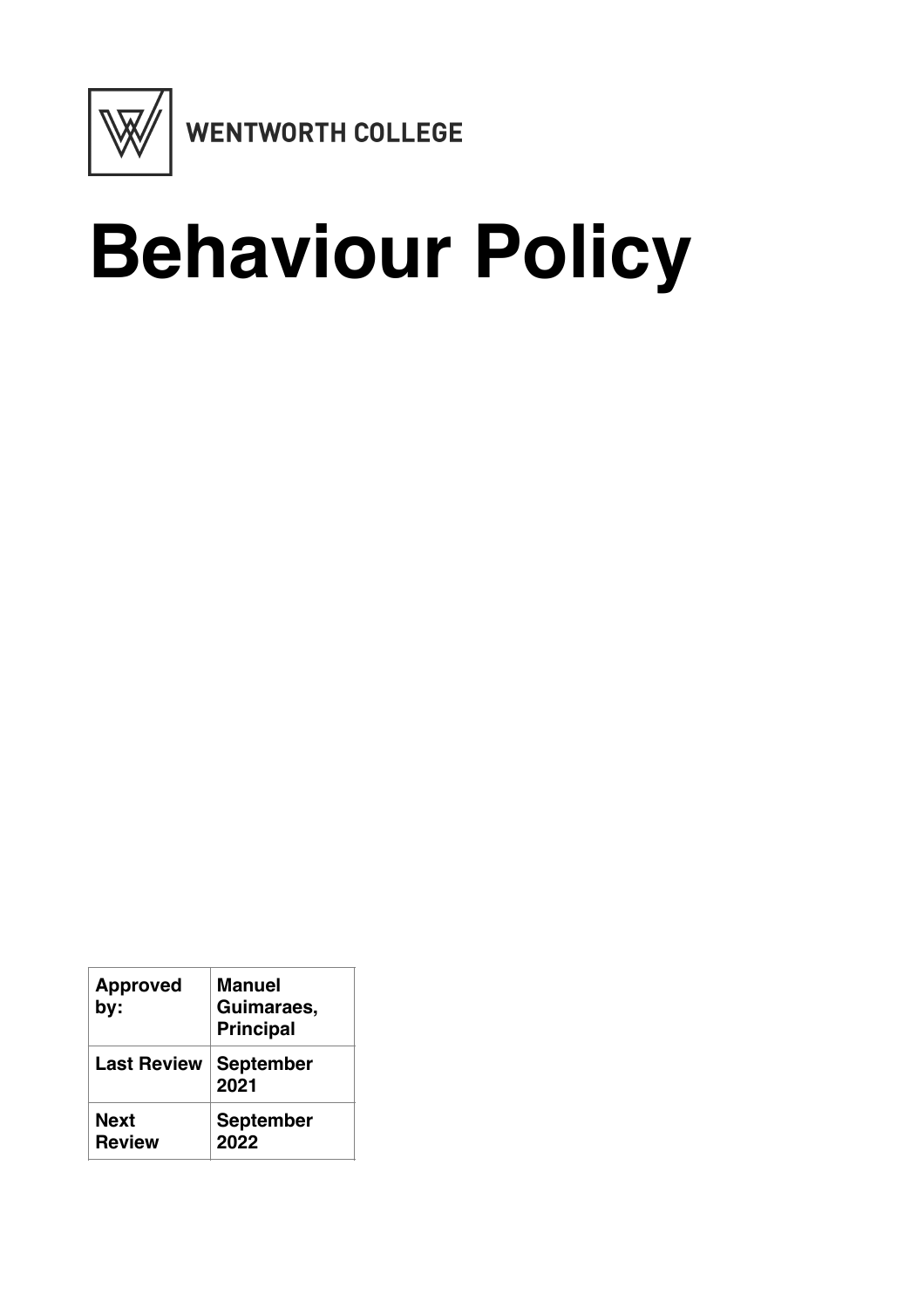# Behaviour and Discipline Policy

# **AIMS AND INTENTIONS**

The intention of the policy is to encourage self-discipline and an awareness of the positive contribution that each individual student can make to college life. Students are expected to show respect, courtesy and common sense at all times. The college aims to provide a proper framework for students' personal development so that they become considerate and tolerant members of the college community and society as a whole.

# **AIMS**

- To make the college's expectations of behaviour clear to all students.
- To provide positive adult role models promoting caring, considerate and co-operative behaviour.
- To promote good behaviour and a proper regard for authority.
- To encourage the development of self-discipline and a sense of responsibility.
- To create an atmosphere conducive to learning and effective teaching.
- To create an environment based upon mutual trust and respect.
- To ensure that all adults in the college share a common responsibility for maintaining good discipline and promoting the college's guidelines on behaviour.

Bullying, racism, sexism and other anti-social behaviour will not be tolerated. Students learn of these expectations through individual conversations with staff, particularly the Principal, Heads of Year, in PSHE lessons and through the general ethos of the college. The importance of self-discipline and the positive contribution that an individual can make are stressed.

Students have a responsibility to ensure that incidents of disruption, violence, bullying and any form of harassment are reported, as stated in the college's Anti-Bullying Policy. The Principal, in consultation with all staff members, will develop the procedures arising from this policy. This Behaviour and Discipline Policy makes it clear, to all students', acceptable standards of behaviour. The procedures will be consistently and fairly applied and will promote the idea of personal responsibility, emphasising that every member of the college has a responsibility towards the college community as a whole.

The highest standards of work and behaviour are expected from students and staff will take whatever actions are necessary to ensure those high standards. We will ensure there is no degree of difference in the application of the policy on any grounds, particularly ethnic or national origin, culture, religion, gender, disability or sexuality. We will also ensure that the concerns of students are listened to and appropriately addressed. Parents will be encouraged to work in partnership with the college to assist the college in maintaining high standards of behaviour and will have the opportunity to raise with the college any issues arising from the implementation of the policy.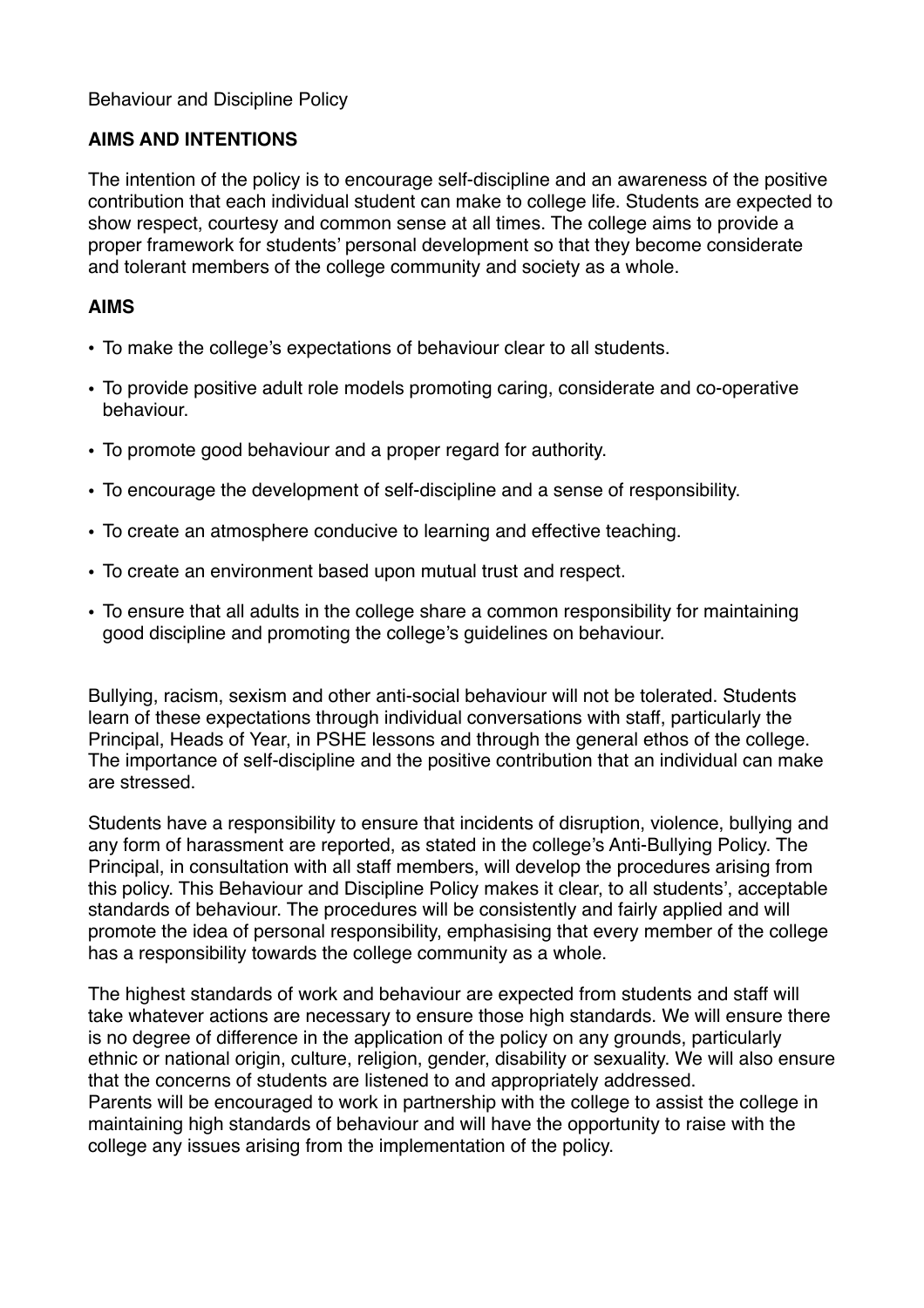# **DISCIPLINE**

The college's fundamental approach to discipline is that of trust and respect between individuals. Formal rules are kept to workable minimum while good conduct is stressed at all times. It is only when this relationship breaks down or the rules are flouted that disciplinary measures will be taken. The Principal, in partnership with the staff, is responsible for the promotion of college rules and makes specific decisions on particular occasions relating to serious issues of discipline. He also delegates the various disciplinary codes to nominated members of staff. He acts as arbiter where necessary. Routine discipline is exercised by staff on a day-to-day basis as the need arises. Specific rules apply to laboratories and other specialist teaching rooms. There are no fixed punishments, except involving the use or supply of drugs, theft or acts of violence. Sanctions are decided by the severity of the offence. They are usually imposed at the level at which they arise, but may be referred to the Principal if judged necessary. Those who consider that they have been unjustly punished may appeal through the Principal.

# **SANCTIONS**

The college's ethos of encouragement and trust is fundamental to the promotion of good behaviour and students will, therefore, achieve recognition for a positive contribution to college life. Such a contribution includes sound academic work and effort, good behaviour and enthusiastic participation in extra curricular activities. Sanctions are needed to respond to inappropriate behaviour. Students have a right to expect fair and consistently applied sanctions. An appropriate sanction is one which is designed to put matters right and encourage better performance or behaviour in the future. In order for the Behaviour and Discipline Policy to be fully effective, a clear link to other college policies, particularly the Anti-Bullying, has been established.

The college believes that rewarding students is a more effective tool in promoting good behaviour than punishments, although the application of sanctions may be necessary on occasion. Rewards can take many forms, from an approving smile, verbal commendations, displays of work, etc. Effective rewards should motivate students.

#### **Guidelines for Imposing Sanctions**

- Unacceptable behaviour should be punished
- Punishments should be fair and consistent
- Punishments should be in proportion to the offence, and should distinguish between minor and serious offences, and also isolated and persistent breaches of discipline.
- Punishments should never be degrading or humiliating

Whole groups should generally not be punished for the misbehaviour of individuals. However, students should also realise that they have a shared responsibility regarding behaviour and this may sometimes lead to the whole group being required to take responsibility for its behaviour. Conversely, individuals should not be made scapegoats for the misbehaviour of a whole class.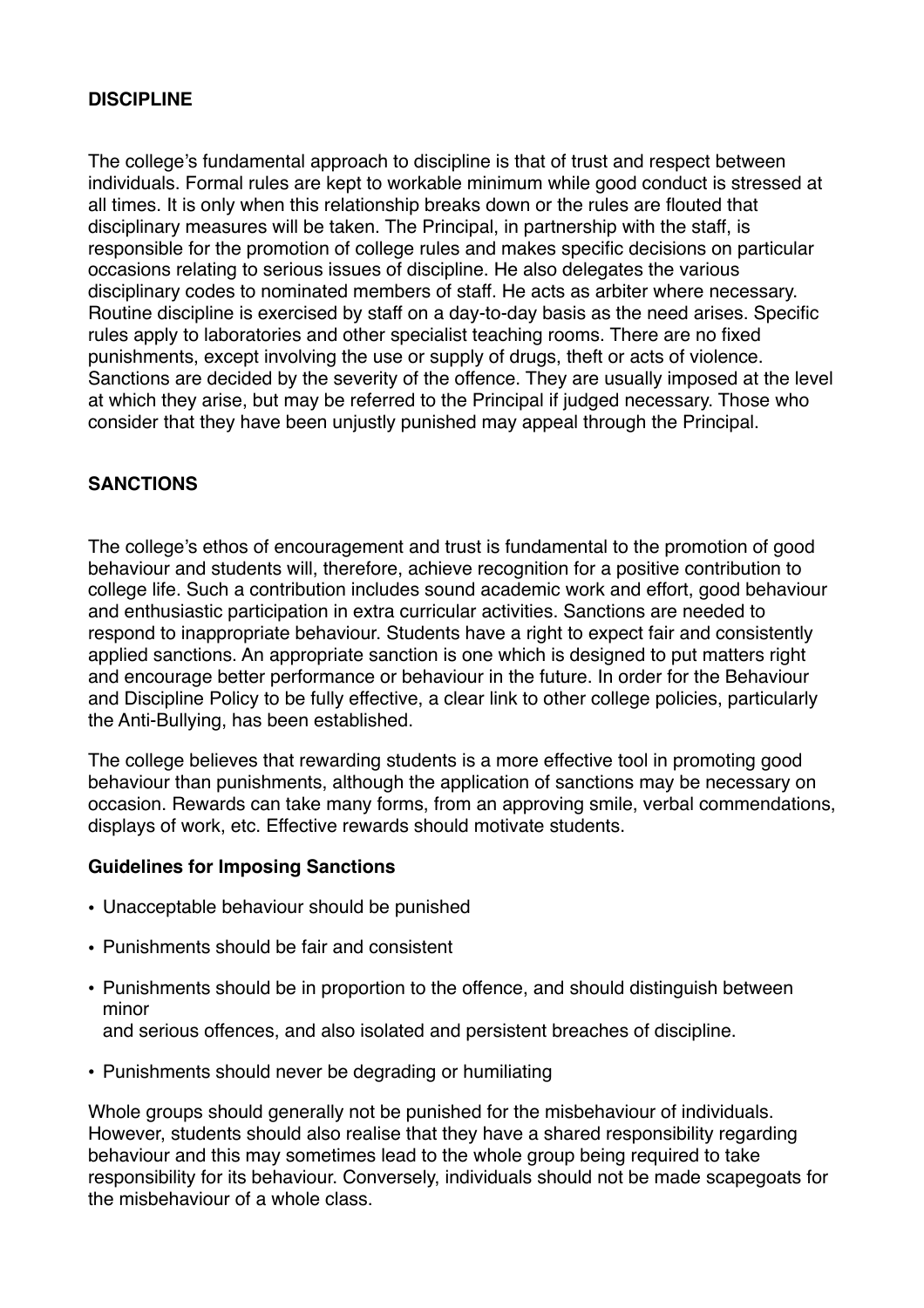# **Strategies for Responding to Unacceptable Behaviour**

Teachers and members of staff should use their professional judgement in deciding how to deal with a problem, but successful strategies might include:

- A discreet word with the individual student o A public reprimand
- Referral to the Principal
- Moving the student's position in class
- Applying a sanction (extra homework, exclusion from a particular lesson)
- Notifying the student's parents by telephone and letter
- Putting the student 'on report' combined with a pastoral support programme

#### **Sanctions**

Sanctions should ensure that students make some form of amends for their misbehaviour. Whatever sanction is used, it should always be made clear to the student why the sanction has been imposed and how, through improved behaviour, they can avoid a repetition of the incident. The following might be appropriate sanctions:

- Setting an extra assignment appropriate to the subject
- Completion of assigned work
- Carrying out a useful task in college
- Withholding privileges such as participation in extra-curricular activities
- Lunchtime detentions may also be imposed: these can often be viewed by students as more punitive as they lose out on socializing time.

If a Student fails to respond to the above sanctions, the following actions will be taken:

- 1: Subject teacher enlists support of the Head of Year.
- 2: Enlist the support of the Principal
- 3: Contact student's parents and ask them to a meeting at the college.

# **SERIOUS BREACHES OF DISCIPLINE**

#### **EXPULSION**

A student is liable to expulsion for a serious breach of College discipline, for example, a criminal offence or a deliberate act intended to cause serious damage to the College or harm to any of its members. Formal expulsion means that the student's name will be removed from the roll of the College and the facts and circumstances of the expulsion will be made in response to every request for a reference. All outstanding fees up to and including the term of expulsion shall be payable.

The Principal is required to act fairly and not to expel a student other than in the most serious circumstances.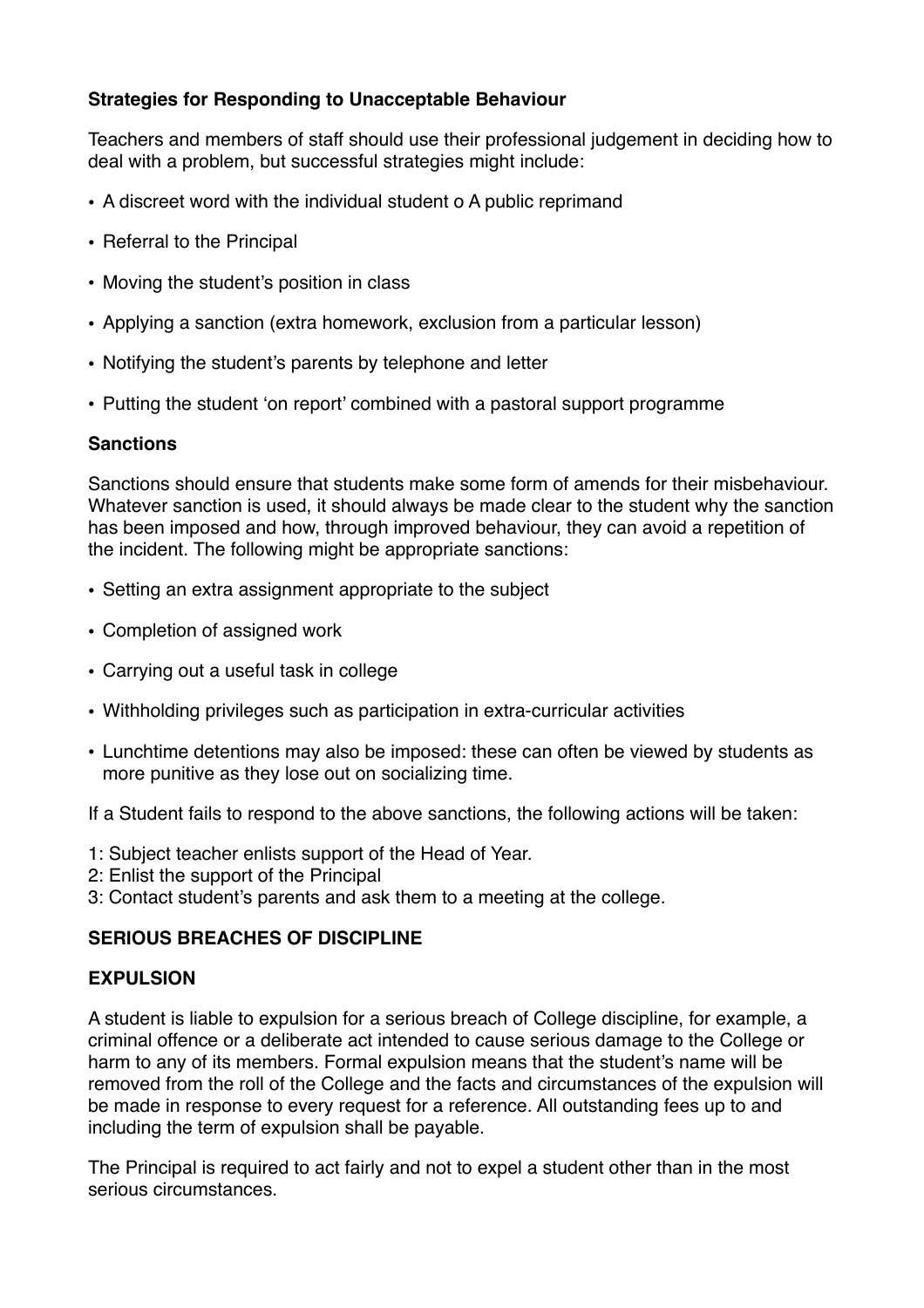# **REQUIREMENT TO LEAVE**

For a serious breach of College discipline that falls short of a situation in which expulsion is obligatory, but that the student cannot expect to remain a member of the College, the student may be required to leave permanently. Subject to payment of all outstanding fees the student will be given reasonable assistance to find another school and/or may be allowed to take public examinations if they have been entered.

# **SUSPENSION**

A student may be suspended for a given period of time, depending on the seriousness of the breach of conduct. During this time, the complaint will be investigated or the suspension may be used as a sanction in its own right.

# **MALICIOUS ALLEGATIONS AGAINST STAFF**

Where a pupil makes an accusation against a member of staff and the accusation is shown to have been deliberately invented or malicious, the Principal will consider whether to take disciplinary action in accordance with this policy.

Where a parent has made a deliberately invented or malicious allegation the Principal will consider whether to require that parent to withdraw their child or children from the school on the basis that they have treated the college or a member of staff unreasonably. The Dealing with allegations of abuse against teachers and other staff guidance is DfE guidance.

# **Hierarchy of Responsibility**

Prime responsibility lies with the individual member of staff, who is responsible for the behaviour and discipline of students in his or her classroom.

- Staff members are also responsible for any sanctions they may impose. They may consult with colleagues but cannot relinquish their role. Each member of staff must also deal with breaches of discipline around the college; the conduct of students outside the classroom is a shared responsibility.
- If unacceptable behaviour continues in a classroom situation, then that member of staff must take action. The member of staff should inform the Principal, but responsibility for sanctions stays with the subject teacher. The particular teacher may wish to consider if changes in classroom practice would help improve the situation.
- If, after action is taken by staff in the particular subject, the unacceptable behaviour continues, then the member of staff should consult the Principal. They may wish to suggest alternative strategies for the subject or take further action themselves, and should do so after consultation. Principal and pastoral advisor may well be in a position to see the "bigger picture" and should contribute to these discussions.
- If the individual student's behaviour is poor across a range of subject areas, then responsibility lies with the Principal, who must consult and take action.
- If it is felt that a whole group or a section of a group causes a problem, this needs to be addressed by the member of staff responsible for the subject, if the problem affects only one subject. If the group is causing more general difficulties, then the Principal must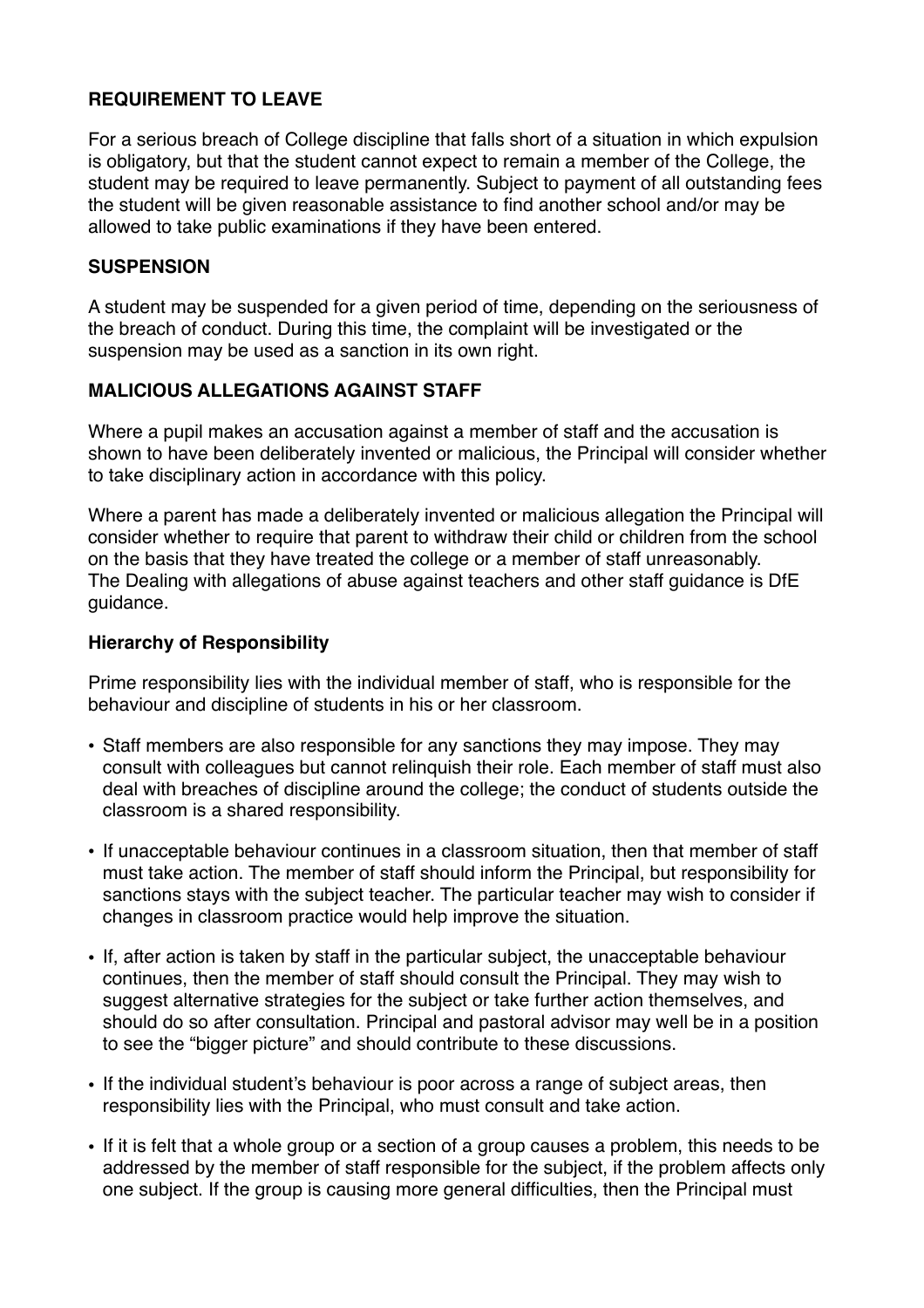intervene with the help of the staff. It may become necessary to consult with the Principal.

- Dealing with inappropriate behaviour around the college is a shared responsibility. Any member of staff who comes across such behaviour should take action, but may wish to inform the Principal.
- The Principal has overall responsibility for behaviour management

# **APPROPRIATE BEHAVIOUR**

All students should:

- Be attentive and work with interest;
- Display good organizational skills;
- Work co-operatively with other people;
- Behave respectfully towards all members of the college community;
- Show respect towards all students they must not bully, intimidate, or harass other students;
- Respect the views and rights of other students;
- Act in a manner appropriate to the classroom situation they should not disrupt others or seek inappropriate attention in the classroom;
- Avoid fights and aggressive behaviour at all times;
- Respect their environment and the property of students, staff and of the college;
- Not cause damage to college property, other people's property or their own property
- Not steal.
- Be tolerant and considerate towards others.

#### **PRACTICE**

- All teaching staff will practise consistent classroom organization and management.
- Teachers will make every effort to motivate and encourage students by providing an appropriate curriculum.
- All students will be made aware of what is appropriate and inappropriate behaviour through discussion and clarification of college rules with staff.
- The Principal and college staff will enforce the expected standards both inside and outside of the College.
- Good behaviour will be recognized, encouraged, praised and rewarded.